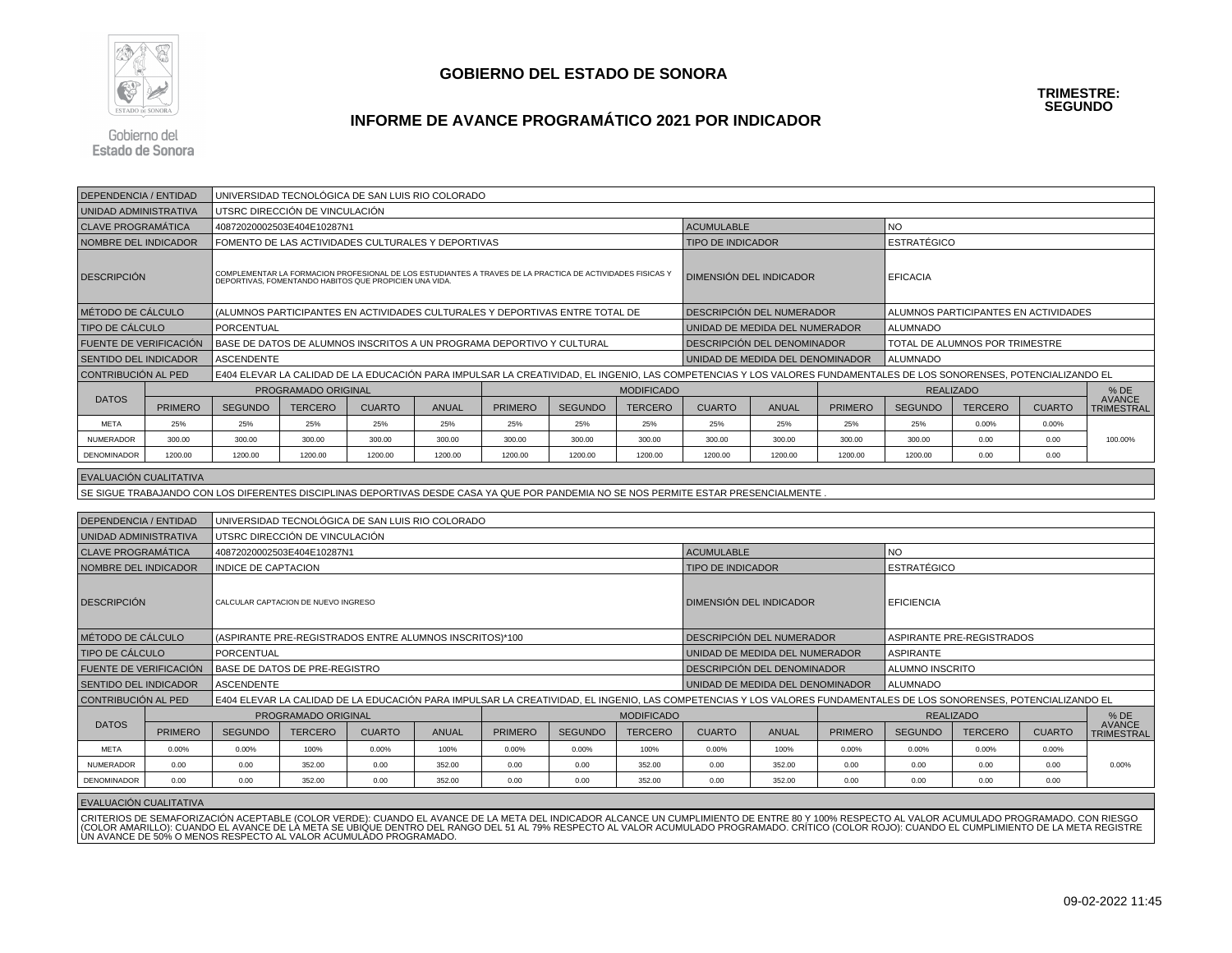

# **INFORME DE AVANCE PROGRAMÁTICO 2021 POR INDICADOR**

Gobierno del **Estado de Sonora** 

| DEPENDENCIA / ENTIDAD        |                | UNIVERSIDAD TECNOLÓGICA DE SAN LUIS RIO COLORADO |                                                     |               |              |                                                                                                                                                                                                                                   |                |                   |                                                                                                                                                                                            |                                  |                |                      |                                              |               |                                    |
|------------------------------|----------------|--------------------------------------------------|-----------------------------------------------------|---------------|--------------|-----------------------------------------------------------------------------------------------------------------------------------------------------------------------------------------------------------------------------------|----------------|-------------------|--------------------------------------------------------------------------------------------------------------------------------------------------------------------------------------------|----------------------------------|----------------|----------------------|----------------------------------------------|---------------|------------------------------------|
| UNIDAD ADMINISTRATIVA        |                |                                                  | UTSRC DIRECCIÓN DE ADMINISTRACIÓN Y FINANZAS        |               |              |                                                                                                                                                                                                                                   |                |                   |                                                                                                                                                                                            |                                  |                |                      |                                              |               |                                    |
| <b>CLAVE PROGRAMÁTICA</b>    |                |                                                  | 40872030002503E404E10287N1                          |               |              |                                                                                                                                                                                                                                   |                |                   | <b>ACUMULABLE</b>                                                                                                                                                                          |                                  |                | <b>SI</b>            |                                              |               |                                    |
| NOMBRE DEL INDICADOR         |                |                                                  | ÍNDICE DE EFICIENCIA EN EL EJERCICIO DEL GASTO      |               |              |                                                                                                                                                                                                                                   |                |                   | <b>TIPO DE INDICADOR</b>                                                                                                                                                                   |                                  |                | <b>GESTIÓN</b>       |                                              |               |                                    |
| <b>DESCRIPCIÓN</b>           |                |                                                  |                                                     |               |              | LORAR UNA ADMINISTRACION EFICIENTE DE LOS RECURSOS MATERIALES, TECNOLOGICOS, FINANCIEROS Y HUMANOS DE LA<br>UNIVERSIDAD PARA IMPULSAR LA MEJORA Y EL DESARROLLO DE LA EDUCACION.                                                  |                |                   |                                                                                                                                                                                            | DIMENSIÓN DEL INDICADOR          |                | <b>EFICIENCIA</b>    |                                              |               |                                    |
| MÉTODO DE CÁLCULO            |                |                                                  | (PRESUPUESTO EJERCIDO/PRESUPUESTO AUTORIZADO)*100   |               |              |                                                                                                                                                                                                                                   |                |                   |                                                                                                                                                                                            | DESCRIPCIÓN DEL NUMERADOR        |                | PRESUPUESTO EJERCIDO |                                              |               |                                    |
| <b>TIPO DE CÁLCULO</b>       |                | <b>PORCENTUAL</b>                                |                                                     |               |              |                                                                                                                                                                                                                                   |                |                   |                                                                                                                                                                                            | UNIDAD DE MEDIDA DEL NUMERADOR   |                | PESOS                |                                              |               |                                    |
| FUENTE DE VERIFICACIÓN       |                |                                                  |                                                     |               |              | INFORME TRIMESTRAL AUTORIZADO POR LA SECRETARIA DE HACIENDA                                                                                                                                                                       |                |                   |                                                                                                                                                                                            | DESCRIPCION DEL DENOMINADOR      |                |                      | PRESUPUESTO AUTORIZADO                       |               |                                    |
| <b>SENTIDO DEL INDICADOR</b> |                | <b>CONSTANTE</b>                                 |                                                     |               |              |                                                                                                                                                                                                                                   |                |                   |                                                                                                                                                                                            | UNIDAD DE MEDIDA DEL DENOMINADOR |                | <b>PESOS</b>         |                                              |               |                                    |
| CONTRIBUCIÓN AL PED          |                |                                                  |                                                     |               |              |                                                                                                                                                                                                                                   |                |                   | E404 ELEVAR LA CALIDAD DE LA EDUCACIÓN PARA IMPULSAR LA CREATIVIDAD, EL INGENIO, LAS COMPETENCIAS Y LOS VALORES FUNDAMENTALES DE LOS SONORENSES, POTENCIALIZANDO EL                        |                                  |                |                      |                                              |               |                                    |
|                              |                |                                                  | PROGRAMADO ORIGINAL                                 |               |              |                                                                                                                                                                                                                                   |                | <b>MODIFICADO</b> |                                                                                                                                                                                            |                                  |                |                      | <b>REALIZADO</b>                             |               | %DE                                |
| <b>DATOS</b>                 | <b>PRIMERO</b> | <b>SEGUNDO</b>                                   | <b>TERCERO</b>                                      | <b>CUARTO</b> | ANUAL        | <b>PRIMERO</b>                                                                                                                                                                                                                    | <b>SEGUNDO</b> | <b>TERCERO</b>    | <b>CUARTO</b>                                                                                                                                                                              | <b>ANUAL</b>                     | <b>PRIMERO</b> | <b>SEGUNDO</b>       | <b>TERCERO</b>                               | <b>CUARTO</b> | <b>AVANCE</b><br><b>TRIMESTRAL</b> |
| <b>META</b>                  | 100%           | 100%                                             | 100%                                                | 100%          | 100.00%      | 100%                                                                                                                                                                                                                              | 100%           | 100%              | 100%                                                                                                                                                                                       | 100.00%                          | 742.85%        | 66.48%               | 0.00%                                        | 0.00%         |                                    |
| NUMERADOR                    | 5509624.94     | 6887031.18                                       | 6887031.18                                          | 8264437.41    | 27548124.71  | 5509624.94                                                                                                                                                                                                                        | 6887031.18     | 6887031.18        | 8264437.41                                                                                                                                                                                 | 27548124.71                      | 79000531.36    | 8895026.20           | 0.00                                         | 0.00          | 66.48%                             |
| DENOMINADOR                  | 5509624.94     | 6887031.18                                       | 6887031.18                                          | 8264437.41    | 27548124.71  | 5509624.94                                                                                                                                                                                                                        | 6887031.18     | 6887031.18        | 8264437.41                                                                                                                                                                                 | 27548124.71                      | 10634766.90    | 13379862.86          | 0.00                                         | 0.00          |                                    |
| EVALUACIÓN CUALITATIVA       |                |                                                  |                                                     |               |              |                                                                                                                                                                                                                                   |                |                   |                                                                                                                                                                                            |                                  |                |                      |                                              |               |                                    |
|                              |                | 37.91 % DE AVANCE RESPECTO AL PRESUPUESTO        |                                                     |               |              |                                                                                                                                                                                                                                   |                |                   |                                                                                                                                                                                            |                                  |                |                      |                                              |               |                                    |
|                              |                |                                                  |                                                     |               |              |                                                                                                                                                                                                                                   |                |                   |                                                                                                                                                                                            |                                  |                |                      |                                              |               |                                    |
| ASIGNADO.                    |                |                                                  |                                                     |               |              |                                                                                                                                                                                                                                   |                |                   |                                                                                                                                                                                            |                                  |                |                      |                                              |               |                                    |
| <b>DEPENDENCIA / ENTIDAD</b> |                |                                                  | UNIVERSIDAD TECNOLÓGICA DE SAN LUIS RIO COLORADO    |               |              |                                                                                                                                                                                                                                   |                |                   |                                                                                                                                                                                            |                                  |                |                      |                                              |               |                                    |
| UNIDAD ADMINISTRATIVA        |                |                                                  | UTSRC DIRECCIÓN ACADÉMICA                           |               |              |                                                                                                                                                                                                                                   |                |                   |                                                                                                                                                                                            |                                  |                |                      |                                              |               |                                    |
| <b>CLAVE PROGRAMATICA</b>    |                |                                                  | 40872040002503E404E10459N2                          |               |              |                                                                                                                                                                                                                                   |                |                   | <b>ACUMULABLE</b><br>NO.                                                                                                                                                                   |                                  |                |                      |                                              |               |                                    |
| NOMBRE DEL INDICADOR         |                |                                                  | CAPACITACIÓN Y ACTUALIZACIÓN DEL PERSONAL DOCENTE   |               |              |                                                                                                                                                                                                                                   |                |                   | <b>TIPO DE INDICADOR</b>                                                                                                                                                                   |                                  |                | GESTIÓN              |                                              |               |                                    |
| <b>DESCRIPCIÓN</b>           |                |                                                  |                                                     |               |              | CUMPLIR CON LAS CAPACITACIONES DE LOS DOCENTES, ALUMNOS Y LOS SECTORES PRODUCTIVO, PÚBLICO Y SOCIAL DEL<br>ESTADO Y DEL PAÍS, DE ACUERDO A LAS NECESIDADES DE LOS SECTORES PRODUCTIVOS CON UN ENFOQUE EN LA<br>FORMACIÓN BASADA E |                |                   |                                                                                                                                                                                            | DIMENSIÓN DEL INDICADOR          |                | <b>EFICIENCIA</b>    |                                              |               |                                    |
| MÉTODO DE CÁLCULO            |                |                                                  |                                                     |               |              | (CAPACITACIONES Y ACTUALIZACIONES REALIZADAS /CAPACITACIONES Y ACTUALIZACIONES                                                                                                                                                    |                |                   |                                                                                                                                                                                            | DESCRIPCIÓN DEL NUMERADOR        |                |                      | CAPACITACIONES Y ACTUALIZACIONES REALIZADAS  |               |                                    |
| TIPO DE CÁLCULO              |                | PORCENTUAL                                       |                                                     |               |              |                                                                                                                                                                                                                                   |                |                   |                                                                                                                                                                                            | UNIDAD DE MEDIDA DEL NUMERADOR   |                | CAPACITACIÓN         |                                              |               |                                    |
| FUENTE DE VERIFICACIÓN       |                |                                                  | CONSTANCIAS DE LAS CAPACITACIONES Y ACTUALIZACIONES |               |              |                                                                                                                                                                                                                                   |                |                   |                                                                                                                                                                                            | DESCRIPCIÓN DEL DENOMINADOR      |                |                      | CAPACITACIONES Y ACTUALIZACIONES PROGRAMADAS |               |                                    |
| SENTIDO DEL INDICADOR        |                | <b>CONSTANTE</b>                                 |                                                     |               |              |                                                                                                                                                                                                                                   |                |                   |                                                                                                                                                                                            | UNIDAD DE MEDIDA DEL DENOMINADOR |                | CAPACITACIÓN         |                                              |               |                                    |
| CONTRIBUCIÓN AL PED          |                |                                                  |                                                     |               |              |                                                                                                                                                                                                                                   |                |                   | E404 ELEVAR LA CALIDAD DE LA EDUCACIÓN PARA IMPULSAR LA CREATIVIDAD, EL INGENIO, LAS COMPETENCIAS Y LOS VALORES FUNDAMENTALES DE LOS SONORENSES, POTENCIALIZANDO EL                        |                                  |                |                      |                                              |               |                                    |
| <b>DATOS</b>                 |                |                                                  | PROGRAMADO ORIGINAL                                 |               |              |                                                                                                                                                                                                                                   |                | <b>MODIFICADO</b> |                                                                                                                                                                                            |                                  |                |                      | <b>REALIZADO</b>                             |               | % DE<br><b>AVANCE</b>              |
|                              | <b>PRIMERO</b> | <b>SEGUNDO</b>                                   | <b>TERCERO</b>                                      | <b>CUARTO</b> | <b>ANUAL</b> | <b>PRIMERO</b>                                                                                                                                                                                                                    | <b>SEGUNDO</b> | <b>TERCERO</b>    | <b>CUARTO</b>                                                                                                                                                                              | <b>ANUAL</b>                     | <b>PRIMERO</b> | <b>SEGUNDO</b>       | <b>TERCERO</b>                               | <b>CUARTO</b> | <b>TRIMESTRAL</b>                  |
| <b>META</b>                  | 0.00%          | 100%                                             | 100%                                                | 100%          | 100%         | 0.00%                                                                                                                                                                                                                             | 100%           | 100%              | 100%                                                                                                                                                                                       | 100%                             | 0.00%          | 0.00%                | 0.00%                                        | 0.00%         |                                    |
| <b>NUMERADOR</b>             | 0.00           | 4.00                                             | 4.00                                                | 1.00          | 1.00         | 0.00                                                                                                                                                                                                                              | 4.00           | 4.00              | 1.00                                                                                                                                                                                       | 1.00                             | 0.00           | 0.00                 | 0.00                                         | 0.00          | 0.00%                              |
| <b>DENOMINADOR</b>           | 0.00           | 4.00                                             | 4.00                                                | 1.00          | 1.00         | 0.00                                                                                                                                                                                                                              | 4.00           | 4.00              | 1.00                                                                                                                                                                                       | 1.00                             | 1.00           | 1.00                 | 0.00                                         | 0.00          |                                    |
| EVALUACIÓN CUALITATIVA       |                |                                                  |                                                     |               |              |                                                                                                                                                                                                                                   |                |                   |                                                                                                                                                                                            |                                  |                |                      |                                              |               |                                    |
|                              |                |                                                  |                                                     |               |              |                                                                                                                                                                                                                                   |                |                   | RESPECTO A LOS CURSOS, NO SE CUMPLIÓ EN EL SEGUNDO TRIMESTRE CON LO PROGRAMADO DEBIDO A LA PANDEMIA, SIN EMBARGO, SE CUMPLIÓ CON UN CURSO DE PROYECTOS SOCIALES DE DESCARBONIZACIÓN, DONDE |                                  |                |                      |                                              |               |                                    |
|                              |                |                                                  |                                                     |               |              |                                                                                                                                                                                                                                   |                |                   | PARTICIPARON MAESTROS DE LAS DIFERENTES CARRERAS. SE TIENEN CONTEMPLADOS VARIOS CURSOS EN LOS SIGUIENTES CUATRIMESTRES                                                                     |                                  |                |                      |                                              |               |                                    |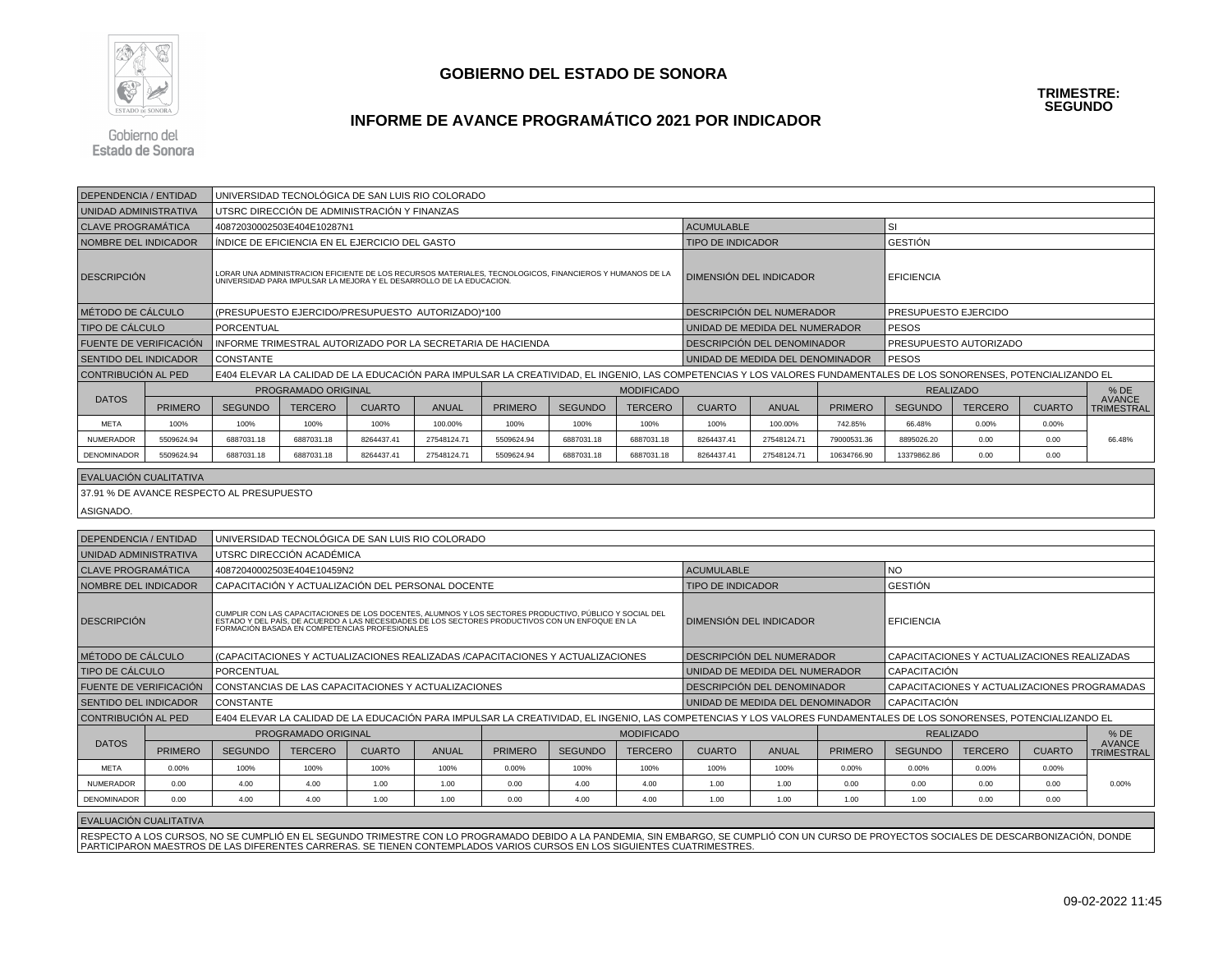

# **INFORME DE AVANCE PROGRAMÁTICO 2021 POR INDICADOR**

Gobierno del **Estado de Sonora** 

| <b>DEPENDENCIA / ENTIDAD</b>  |                | UNIVERSIDAD TECNOLÓGICA DE SAN LUIS RIO COLORADO                                   |                            |                                                  |              |                                                                                                                                                                                                                                      |                |                   |                                                                                                                                                                                                                                                                                                                                       |                           |                |                                                                                                                                                                     |                                |               |                                                |
|-------------------------------|----------------|------------------------------------------------------------------------------------|----------------------------|--------------------------------------------------|--------------|--------------------------------------------------------------------------------------------------------------------------------------------------------------------------------------------------------------------------------------|----------------|-------------------|---------------------------------------------------------------------------------------------------------------------------------------------------------------------------------------------------------------------------------------------------------------------------------------------------------------------------------------|---------------------------|----------------|---------------------------------------------------------------------------------------------------------------------------------------------------------------------|--------------------------------|---------------|------------------------------------------------|
| UNIDAD ADMINISTRATIVA         |                |                                                                                    | UTSRC DIRECCIÓN ACADÉMICA  |                                                  |              |                                                                                                                                                                                                                                      |                |                   |                                                                                                                                                                                                                                                                                                                                       |                           |                |                                                                                                                                                                     |                                |               |                                                |
| <b>CLAVE PROGRAMÁTICA</b>     |                |                                                                                    | 40872040002503E404E10459N2 |                                                  |              |                                                                                                                                                                                                                                      |                |                   | <b>ACUMULABLE</b>                                                                                                                                                                                                                                                                                                                     |                           |                | SI                                                                                                                                                                  |                                |               |                                                |
| NOMBRE DEL INDICADOR          |                | <b>EVENTOS</b>                                                                     |                            |                                                  |              |                                                                                                                                                                                                                                      |                |                   | <b>TIPO DE INDICADOR</b>                                                                                                                                                                                                                                                                                                              |                           |                | <b>GESTIÓN</b>                                                                                                                                                      |                                |               |                                                |
| <b>DESCRIPCION</b>            |                |                                                                                    |                            | REALIZACIÓN DE EVENTOS ACADÉMICOS POR CADA ÁREA  |              |                                                                                                                                                                                                                                      |                |                   | DIMENSIÓN DEL INDICADOR                                                                                                                                                                                                                                                                                                               |                           |                | <b>EFICIENCIA</b>                                                                                                                                                   |                                |               |                                                |
| MÉTODO DE CÁLCULO             |                | (TOTAL DE EVENTOS REALIZADOS EN EL AÑO/TOTAL DE EVENTOS PROGRAMADOS EN EL AÑO)*100 |                            |                                                  |              |                                                                                                                                                                                                                                      |                |                   |                                                                                                                                                                                                                                                                                                                                       | DESCRIPCIÓN DEL NUMERADOR |                | EVENTOS ACADEMICOS REALIZADOS                                                                                                                                       |                                |               |                                                |
| <b>TIPO DE CÁLCULO</b>        |                | PORCENTUAL                                                                         |                            |                                                  |              |                                                                                                                                                                                                                                      |                |                   | UNIDAD DE MEDIDA DEL NUMERADOR                                                                                                                                                                                                                                                                                                        |                           |                | <b>EVENTO</b>                                                                                                                                                       |                                |               |                                                |
| FUENTE DE VERIFICACIÓN        |                |                                                                                    |                            | PROGRAMACION ACADEMICA DE EVENTOS                |              |                                                                                                                                                                                                                                      |                |                   | DESCRIPCIÓN DEL DENOMINADOR                                                                                                                                                                                                                                                                                                           |                           |                |                                                                                                                                                                     | EVENTOS ACADEMICOS PROGRAMADOS |               |                                                |
| <b>SENTIDO DEL INDICADOR</b>  |                | <b>ASCENDENTE</b>                                                                  |                            |                                                  |              |                                                                                                                                                                                                                                      |                |                   | UNIDAD DE MEDIDA DEL DENOMINADOR                                                                                                                                                                                                                                                                                                      |                           |                | <b>EVENTO</b>                                                                                                                                                       |                                |               |                                                |
| CONTRIBUCIÓN AL PED           |                |                                                                                    |                            |                                                  |              |                                                                                                                                                                                                                                      |                |                   |                                                                                                                                                                                                                                                                                                                                       |                           |                | E404 ELEVAR LA CALIDAD DE LA EDUCACIÓN PARA IMPULSAR LA CREATIVIDAD, EL INGENIO, LAS COMPETENCIAS Y LOS VALORES FUNDAMENTALES DE LOS SONORENSES, POTENCIALIZANDO EL |                                |               |                                                |
|                               |                |                                                                                    | PROGRAMADO ORIGINAL        |                                                  |              |                                                                                                                                                                                                                                      |                | <b>MODIFICADO</b> |                                                                                                                                                                                                                                                                                                                                       |                           |                | <b>REALIZADO</b>                                                                                                                                                    |                                |               | % DE                                           |
| <b>DATOS</b>                  | <b>PRIMERO</b> | <b>SEGUNDO</b>                                                                     | <b>TERCERO</b>             | <b>CUARTO</b>                                    | <b>ANUAL</b> | <b>PRIMERO</b>                                                                                                                                                                                                                       | <b>SEGUNDO</b> | <b>TERCERO</b>    | <b>CUARTO</b>                                                                                                                                                                                                                                                                                                                         | <b>ANUAL</b>              | <b>PRIMERO</b> | <b>SEGUNDO</b>                                                                                                                                                      | <b>TERCERO</b>                 | <b>CUARTO</b> | <b>AVANCE</b><br><b>TRIMESTRAL</b>             |
| <b>META</b>                   | 100%           | 100%                                                                               | 100%                       | 100%                                             | 100.00%      | 100%                                                                                                                                                                                                                                 | 100%           | 100%              | 100%                                                                                                                                                                                                                                                                                                                                  | 100.00%                   | 36.36%         | 0.00%                                                                                                                                                               | 0.00%                          | 0.00%         |                                                |
| NUMERADOR                     | 4.00           | 2.00                                                                               | 3.00                       | 6.00                                             | 15.00        | 4.00                                                                                                                                                                                                                                 | 2.00           | 3.00              | 6.00                                                                                                                                                                                                                                                                                                                                  | 15.00                     | 4.00           | 0.00                                                                                                                                                                | 0.00                           | 0.00          | 0.00%                                          |
| DENOMINADOR                   | 4.00           | 2.00                                                                               | 3.00                       | 6.00                                             | 15.00        | 4.00                                                                                                                                                                                                                                 | 2.00           | 3.00              | 6.00                                                                                                                                                                                                                                                                                                                                  | 15.00                     | 11.00          | 7.00                                                                                                                                                                | 0.00                           | 0.00          |                                                |
|                               |                |                                                                                    |                            |                                                  |              |                                                                                                                                                                                                                                      |                |                   |                                                                                                                                                                                                                                                                                                                                       |                           |                |                                                                                                                                                                     |                                |               |                                                |
| EVALUACIÓN CUALITATIVA        |                |                                                                                    |                            |                                                  |              |                                                                                                                                                                                                                                      |                |                   |                                                                                                                                                                                                                                                                                                                                       |                           |                |                                                                                                                                                                     |                                |               |                                                |
|                               |                |                                                                                    |                            |                                                  |              |                                                                                                                                                                                                                                      |                |                   | CON RESPECTO A LOS EVENTOS ACADÉMICOS DE LOS PROGRAMAS EDUCATIVOS EN EL SEGUNDO TRIMESTRE, NO SE HABÍAN PROGRAMADO POR LA PANDEMIA, SIN EMBARGO, SE CUMPLIERON CON 7 EVENTOS. SE TIENEN<br>PROGRAMADOS EN EL SIGUIENTE CUATRIMESTRE VARIOS EVENTOS DE CADA CARRERA COMO FESTEJO DEL 30 ANIVERSARIO DE LAS UNIVERSIDADES TECNOLÓGICAS. |                           |                |                                                                                                                                                                     |                                |               |                                                |
|                               |                |                                                                                    |                            |                                                  |              |                                                                                                                                                                                                                                      |                |                   |                                                                                                                                                                                                                                                                                                                                       |                           |                |                                                                                                                                                                     |                                |               |                                                |
| DEPENDENCIA / ENTIDAD         |                |                                                                                    |                            | UNIVERSIDAD TECNOLÓGICA DE SAN LUIS RIO COLORADO |              |                                                                                                                                                                                                                                      |                |                   |                                                                                                                                                                                                                                                                                                                                       |                           |                |                                                                                                                                                                     |                                |               |                                                |
| UNIDAD ADMINISTRATIVA         |                |                                                                                    | UTSRC DIRECCIÓN ACADÉMICA  |                                                  |              |                                                                                                                                                                                                                                      |                |                   |                                                                                                                                                                                                                                                                                                                                       |                           |                |                                                                                                                                                                     |                                |               |                                                |
| <b>CLAVE PROGRAMÁTICA</b>     |                |                                                                                    | 40872040002503E404E10459N2 |                                                  |              |                                                                                                                                                                                                                                      |                |                   | <b>ACUMULABLE</b><br><b>NO</b>                                                                                                                                                                                                                                                                                                        |                           |                |                                                                                                                                                                     |                                |               |                                                |
| NOMBRE DEL INDICADOR          |                | ÍNDICE DE REPROBACIÓN                                                              |                            |                                                  |              |                                                                                                                                                                                                                                      |                |                   | <b>GESTIÓN</b><br><b>TIPO DE INDICADOR</b>                                                                                                                                                                                                                                                                                            |                           |                |                                                                                                                                                                     |                                |               |                                                |
| <b>DESCRIPCIÓN</b>            |                |                                                                                    |                            |                                                  |              | CUMPLIR CON LAS EXPECTATIVAS DE LOS ALUMNOS UNIVERSITARIOS, PERSONAL DOCENTE Y LOS SECTORES PRODUCTIVO,<br>PÚBLICO Y SOCIAL DEL ESTADO Y DEL PAÍS, MEDIANTE EL DESARROLLO DE PROGRAMAS EDUCATIVOS DE CALIDAD CON<br>ENFOQUE EN LA FO |                |                   | DIMENSIÓN DEL INDICADOR                                                                                                                                                                                                                                                                                                               |                           |                | <b>EFICIENCIA</b>                                                                                                                                                   |                                |               |                                                |
| MÉTODO DE CÁLCULO             |                |                                                                                    |                            |                                                  |              | SUMA DE TOTAL DE LOS TRES PERÍODOS DE LOS ALUMNOS REPROBADOS EN LAS MATERIAS,                                                                                                                                                        |                |                   | DESCRIPCIÓN DEL NUMERADOR                                                                                                                                                                                                                                                                                                             |                           |                |                                                                                                                                                                     |                                |               | SUMA TOTAL DE LOS TRES PERIODOS DE LOS ALUMNOS |
| <b>TIPO DE CÁLCULO</b>        |                | PORCENTUAL                                                                         |                            |                                                  |              |                                                                                                                                                                                                                                      |                |                   | UNIDAD DE MEDIDA DEL NUMERADOR                                                                                                                                                                                                                                                                                                        |                           |                | <b>ALUMNADO</b>                                                                                                                                                     |                                |               |                                                |
| <b>FUENTE DE VERIFICACIÓN</b> |                |                                                                                    |                            | BASE DE DATOS INTERNA DE SISTEMA DE CONTROL      |              |                                                                                                                                                                                                                                      |                |                   | DESCRIPCION DEL DENOMINADOR                                                                                                                                                                                                                                                                                                           |                           |                |                                                                                                                                                                     |                                |               | SUMA TOTAL DE LOS TRES PERIODOS DE LOS ALUMNOS |
| SENTIDO DEL INDICADOR         |                | <b>DESCENDENTE</b>                                                                 |                            |                                                  |              |                                                                                                                                                                                                                                      |                |                   | UNIDAD DE MEDIDA DEL DENOMINADOR                                                                                                                                                                                                                                                                                                      |                           |                | <b>ALUMNADO</b>                                                                                                                                                     |                                |               |                                                |
| CONTRIBUCIÓN AL PED           |                |                                                                                    |                            |                                                  |              |                                                                                                                                                                                                                                      |                |                   | E404 ELEVAR LA CALIDAD DE LA EDUCACIÓN PARA IMPULSAR LA CREATIVIDAD, EL INGENIO, LAS COMPETENCIAS Y LOS VALORES FUNDAMENTALES DE LOS SONORENSES, POTENCIALIZANDO EL                                                                                                                                                                   |                           |                |                                                                                                                                                                     |                                |               |                                                |
|                               |                |                                                                                    | PROGRAMADO ORIGINAL        |                                                  |              |                                                                                                                                                                                                                                      |                | <b>MODIFICADO</b> |                                                                                                                                                                                                                                                                                                                                       |                           |                |                                                                                                                                                                     | <b>REALIZADO</b>               |               | $%$ DE                                         |
| <b>DATOS</b>                  | <b>PRIMERO</b> | <b>SEGUNDO</b>                                                                     | <b>TERCERO</b>             | <b>CUARTO</b>                                    | <b>ANUAL</b> | <b>PRIMERO</b>                                                                                                                                                                                                                       | <b>SEGUNDO</b> | <b>TERCERO</b>    | <b>CUARTO</b>                                                                                                                                                                                                                                                                                                                         | <b>ANUAL</b>              | <b>PRIMERO</b> | <b>SEGUNDO</b>                                                                                                                                                      | <b>TERCERO</b>                 | <b>CUARTO</b> | <b>AVANCE</b><br><b>TRIMESTRAL</b>             |
| <b>META</b>                   | 0.00%          | 2.99%                                                                              | 3.03%                      | 2.96%                                            | 2.96%        | 0.00%                                                                                                                                                                                                                                | 2.99%          | 3.03%             | 2.96%                                                                                                                                                                                                                                                                                                                                 | 2.96%                     | 0.00%          | 2.09%                                                                                                                                                               | 0.00%                          | 0.00%         |                                                |
| NUMERADOR                     | 0.00           | 31.00                                                                              | 28.00                      | 33.00                                            | 33.00        | 0.00                                                                                                                                                                                                                                 | 31.00          | 28.00             | 33.00                                                                                                                                                                                                                                                                                                                                 | 33.00                     | 0.00           | 21.00                                                                                                                                                               | 0.00                           | 0.00          | 100.00%                                        |
| <b>DENOMINADOR</b>            | 0.00           | 1038.00                                                                            | 925.00                     | 1116.00                                          | 1116.00      | 0.00                                                                                                                                                                                                                                 | 1038.00        | 925.00            | 1116.00                                                                                                                                                                                                                                                                                                                               | 1116.00                   | 0.00           | 1004.00                                                                                                                                                             | 0.00                           | 0.00          |                                                |
| EVALUACIÓN CUALITATIVA        |                |                                                                                    |                            |                                                  |              |                                                                                                                                                                                                                                      |                |                   |                                                                                                                                                                                                                                                                                                                                       |                           |                |                                                                                                                                                                     |                                |               |                                                |
|                               |                |                                                                                    |                            |                                                  |              |                                                                                                                                                                                                                                      |                |                   | SE CONSIDERA EL 3% DE MANERA CUATRIMESTRAL, LO QUE NOS DA UN 9% ANUAL. EN EL 2DO TRIMESTRE NOS DA UN 2.09% DE BAJAS POR REPROBACIÓN, AL CIERRE DEL MES DE ABRIL                                                                                                                                                                       |                           |                |                                                                                                                                                                     |                                |               |                                                |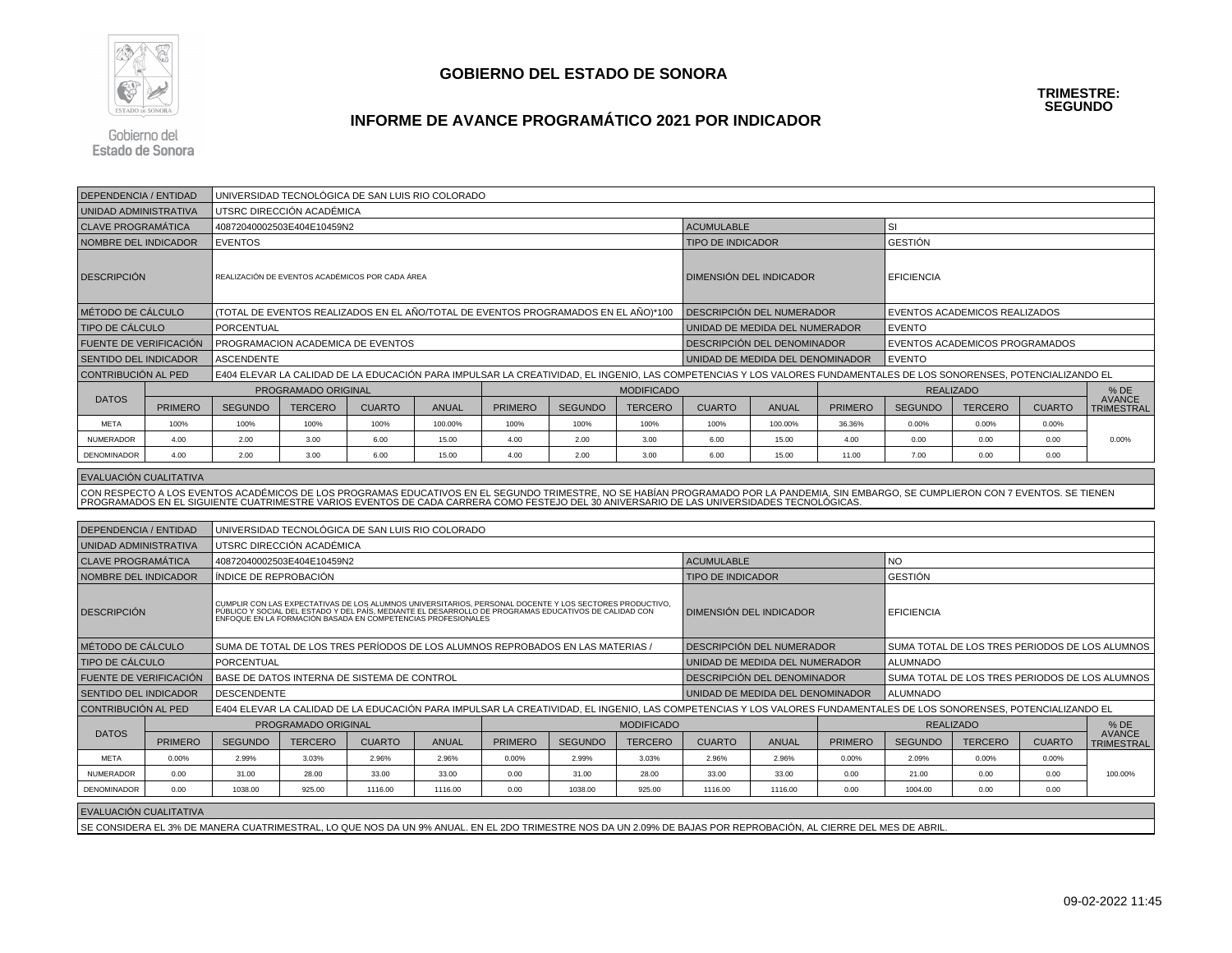

# **INFORME DE AVANCE PROGRAMÁTICO 2021 POR INDICADOR**

Gobierno del **Estado de Sonora** 

| <b>DEPENDENCIA / ENTIDAD</b>  |                |                                                                                    | UNIVERSIDAD TECNOLÓGICA DE SAN LUIS RIO COLORADO |               |              |                                                                                                                                                                                                                               |                |                   |                                                                                                                                                                                                |                                  |                |                                            |                                             |               |                                    |
|-------------------------------|----------------|------------------------------------------------------------------------------------|--------------------------------------------------|---------------|--------------|-------------------------------------------------------------------------------------------------------------------------------------------------------------------------------------------------------------------------------|----------------|-------------------|------------------------------------------------------------------------------------------------------------------------------------------------------------------------------------------------|----------------------------------|----------------|--------------------------------------------|---------------------------------------------|---------------|------------------------------------|
| UNIDAD ADMINISTRATIVA         |                |                                                                                    | UTSRC DIRECCIÓN ACADÉMICA                        |               |              |                                                                                                                                                                                                                               |                |                   |                                                                                                                                                                                                |                                  |                |                                            |                                             |               |                                    |
| <b>CLAVE PROGRAMÁTICA</b>     |                |                                                                                    | 40872040002503E404E10459N2                       |               |              |                                                                                                                                                                                                                               |                |                   | <b>ACUMULABLE</b>                                                                                                                                                                              |                                  |                | <b>NO</b>                                  |                                             |               |                                    |
| NOMBRE DEL INDICADOR          |                |                                                                                    |                                                  |               |              | PLÁTICAS. CURSOS O TALLERES SOBRE LA PERSPECTIVA DE GÉNERO DENTRO DE LA                                                                                                                                                       |                |                   | <b>TIPO DE INDICADOR</b>                                                                                                                                                                       |                                  |                | ESTRATÉGICO                                |                                             |               |                                    |
| <b>DESCRIPCION</b>            |                |                                                                                    |                                                  |               |              | CONCIENTIZAR A LA INSTITUCIÓN EN LA MEJORA RESPECTO A LA ACCESIBILIDAD, DIVERSIDAD, PERSPECTIVA E IGUALDAD DE<br>GÉNERO EN MATERIA DE PLÁTICAS REFERENTES A CONTRATACIÓN, DESARROLLO PROFESIONAL Y CONDICIONES DE<br>TRABAJO. |                |                   |                                                                                                                                                                                                | DIMENSIÓN DEL INDICADOR          |                | <b>EFICACIA</b>                            |                                             |               |                                    |
| MÉTODO DE CÁLCULO             |                | (PLATICAS, CURSOS O TALLERES REALIZADOS POR TRIMESTRE/ PLATICAS, CURSOS O TALLERES |                                                  |               |              |                                                                                                                                                                                                                               |                |                   |                                                                                                                                                                                                | DESCRIPCIÓN DEL NUMERADOR        |                | PLATICAS, CURSOS O TALLERES REALIZADOS POR |                                             |               |                                    |
| <b>TIPO DE CÁLCULO</b>        |                | <b>PORCENTUAL</b>                                                                  |                                                  |               |              |                                                                                                                                                                                                                               |                |                   |                                                                                                                                                                                                | UNIDAD DE MEDIDA DEL NUMERADOR   |                | <b>CURSO</b>                               |                                             |               |                                    |
| <b>FUENTE DE VERIFICACIÓN</b> |                |                                                                                    |                                                  |               |              | PROGRAMACION ANUAL DE PLATICAS, CURSOS Y TALLERES SOBRE PERSPECTIVA DE GENERO                                                                                                                                                 |                |                   |                                                                                                                                                                                                | DESCRIPCION DEL DENOMINADOR      |                |                                            | PLATICAS, CURSOS O TALLERES PROGRAMADOS POR |               |                                    |
| <b>SENTIDO DEL INDICADOR</b>  |                | <b>ASCENDENTE</b>                                                                  |                                                  |               |              |                                                                                                                                                                                                                               |                |                   |                                                                                                                                                                                                | UNIDAD DE MEDIDA DEL DENOMINADOR |                | <b>CURSO</b>                               |                                             |               |                                    |
| CONTRIBUCIÓN AL PED           |                |                                                                                    |                                                  |               |              |                                                                                                                                                                                                                               |                |                   | E404 ELEVAR LA CALIDAD DE LA EDUCACIÓN PARA IMPULSAR LA CREATIVIDAD, EL INGENIO, LAS COMPETENCIAS Y LOS VALORES FUNDAMENTALES DE LOS SONORENSES, POTENCIALIZANDO EL                            |                                  |                |                                            |                                             |               |                                    |
|                               |                | PROGRAMADO ORIGINAL<br><b>MODIFICADO</b>                                           |                                                  |               |              |                                                                                                                                                                                                                               |                |                   |                                                                                                                                                                                                |                                  |                | <b>REALIZADO</b><br>%DE                    |                                             |               |                                    |
| <b>DATOS</b>                  | <b>PRIMERO</b> | <b>SEGUNDO</b>                                                                     | <b>TERCERO</b>                                   | <b>CUARTO</b> | <b>ANUAL</b> | <b>PRIMERO</b>                                                                                                                                                                                                                | <b>SEGUNDO</b> | <b>TERCERO</b>    | <b>CUARTO</b>                                                                                                                                                                                  | <b>ANUAL</b>                     | <b>PRIMERO</b> | <b>SEGUNDO</b>                             | <b>TERCERO</b>                              | <b>CUARTO</b> | <b>AVANCE</b><br><b>TRIMESTRAL</b> |
| <b>META</b>                   | 100%           | 100%                                                                               | 100%                                             | 100%          | 100%         | 100%                                                                                                                                                                                                                          | 100%           | 100%              | 100%                                                                                                                                                                                           | 100%                             | 50%            | 100%                                       | 0.00%                                       | 0.00%         |                                    |
| <b>NUMERADOR</b>              | 2.00           | 1.00                                                                               | 1.00                                             | 1.00          | 1.00         | 2.00                                                                                                                                                                                                                          | 1.00           | 1.00              | 1.00                                                                                                                                                                                           | 1.00                             | 1.00           | 1.00                                       | 0.00                                        | 0.00          | 100.00%                            |
| DENOMINADOR                   | 2.00           | 1.00                                                                               | 1.00                                             | 1.00          | 1.00         | 2.00                                                                                                                                                                                                                          | 1.00           | 1.00              | 1.00                                                                                                                                                                                           | 1.00                             | 2.00           | 1.00                                       | 0.00                                        | 0.00          |                                    |
| EVALUACIÓN CUALITATIVA        |                |                                                                                    |                                                  |               |              |                                                                                                                                                                                                                               |                |                   |                                                                                                                                                                                                |                                  |                |                                            |                                             |               |                                    |
|                               |                |                                                                                    |                                                  |               |              |                                                                                                                                                                                                                               |                |                   | ATENCIÓN PSICOPEDAGÓGICA INDIVIDUAL A 10 MUJERES, 9 DE ELLAS ALUMNAS Y 1 PROFESORA. DE ESTOS CASOS EN 4 DE ELLAS SE ABORDÓ EL TEMA DE PERSPECTIVA DE GÉNERO POR SU PROBLEMÁTICA EN ESPECÍFICO. |                                  |                |                                            |                                             |               |                                    |
|                               |                |                                                                                    |                                                  |               |              |                                                                                                                                                                                                                               |                |                   |                                                                                                                                                                                                |                                  |                |                                            |                                             |               |                                    |
| <b>DEPENDENCIA / ENTIDAD</b>  |                |                                                                                    | UNIVERSIDAD TECNOLÓGICA DE SAN LUIS RIO COLORADO |               |              |                                                                                                                                                                                                                               |                |                   |                                                                                                                                                                                                |                                  |                |                                            |                                             |               |                                    |
| UNIDAD ADMINISTRATIVA         |                |                                                                                    | UTSRC DIRECCIÓN ACADÉMICA                        |               |              |                                                                                                                                                                                                                               |                |                   |                                                                                                                                                                                                |                                  |                |                                            |                                             |               |                                    |
| <b>CLAVE PROGRAMÁTICA</b>     |                |                                                                                    | 40872040002503E404E10459N2                       |               |              |                                                                                                                                                                                                                               |                |                   | <b>ACUMULABLE</b><br>NO.                                                                                                                                                                       |                                  |                |                                            |                                             |               |                                    |
| NOMBRE DEL INDICADOR          |                |                                                                                    |                                                  |               |              | PORCENTAJE DE SATISFACCIÓN SOBRE EL PROCESO DE PROGRAMACIÓN ACADÉMICA                                                                                                                                                         |                |                   | GESTIÓN<br><b>TIPO DE INDICADOR</b>                                                                                                                                                            |                                  |                |                                            |                                             |               |                                    |
| <b>DESCRIPCION</b>            |                |                                                                                    |                                                  |               |              | EL SERVICIO QUE SE ENTREGA A LOS CLIENTES DURANTE EL PROCESO POR CUATRIMESTRE CONTRA LAS EXPECTATIVAS QUE<br>TIENEN LOS CLIENTES SOBRE EL MISMO.                                                                              |                |                   |                                                                                                                                                                                                | DIMENSIÓN DEL INDICADOR          |                | <b>EFICACIA</b>                            |                                             |               |                                    |
| MÉTODO DE CÁLCULO             |                |                                                                                    |                                                  |               |              | SATISFACCIÓN DEL CLIENTE SOBRE EL PROCESO = (LAS EXPECTATIVAS DE LOS CLIENTES/EL                                                                                                                                              |                |                   |                                                                                                                                                                                                | DESCRIPCIÓN DEL NUMERADOR        |                | LAS EXPECTATIVAS DE LOS CLIENTES           |                                             |               |                                    |
| TIPO DE CÁLCULO               |                | <b>PORCENTUAL</b>                                                                  |                                                  |               |              |                                                                                                                                                                                                                               |                |                   |                                                                                                                                                                                                | UNIDAD DE MEDIDA DEL NUMERADOR   |                | <b>ENCUESTA</b>                            |                                             |               |                                    |
| FUENTE DE VERIFICACIÓN        |                | <b>ENCUESTA</b>                                                                    |                                                  |               |              |                                                                                                                                                                                                                               |                |                   |                                                                                                                                                                                                | DESCRIPCIÓN DEL DENOMINADOR      |                |                                            | EL SERVICIO QUE SE ENTREGA A LOS CLIENTES   |               |                                    |
| <b>SENTIDO DEL INDICADOR</b>  |                | <b>ASCENDENTE</b>                                                                  |                                                  |               |              |                                                                                                                                                                                                                               |                |                   | <b>ENCUESTA</b><br>UNIDAD DE MEDIDA DEL DENOMINADOR                                                                                                                                            |                                  |                |                                            |                                             |               |                                    |
| <b>CONTRIBUCIÓN AL PED</b>    |                |                                                                                    |                                                  |               |              |                                                                                                                                                                                                                               |                |                   | E404 ELEVAR LA CALIDAD DE LA EDUCACIÓN PARA IMPULSAR LA CREATIVIDAD, EL INGENIO, LAS COMPETENCIAS Y LOS VALORES FUNDAMENTALES DE LOS SONORENSES, POTENCIALIZANDO EL                            |                                  |                |                                            |                                             |               |                                    |
|                               |                |                                                                                    | PROGRAMADO ORIGINAL                              |               |              |                                                                                                                                                                                                                               |                | <b>MODIFICADO</b> |                                                                                                                                                                                                |                                  |                |                                            | <b>REALIZADO</b>                            |               | $%$ DE                             |
| <b>DATOS</b>                  | <b>PRIMERO</b> | <b>SEGUNDO</b>                                                                     | <b>TERCERO</b>                                   | <b>CUARTO</b> | <b>ANUAL</b> | <b>PRIMERO</b>                                                                                                                                                                                                                | <b>SEGUNDO</b> | <b>TERCERO</b>    | <b>CUARTO</b>                                                                                                                                                                                  | <b>ANUAL</b>                     | <b>PRIMERO</b> | <b>SEGUNDO</b>                             | <b>TERCERO</b>                              | <b>CUARTO</b> | <b>AVANCE</b><br><b>TRIMESTRAL</b> |
| <b>META</b>                   | 100%           | 100%                                                                               | 100%                                             | 0.00%         | 100%         | 100%                                                                                                                                                                                                                          | 100%           | 100%              | 0.00%                                                                                                                                                                                          | 100%                             | 100%           | 100%                                       | 0.00%                                       | 0.00%         |                                    |
| <b>NUMERADOR</b>              | 530.00         | 530.00                                                                             | 530.00                                           | 0.00          | 530.00       | 530.00                                                                                                                                                                                                                        | 530.00         | 530.00            | 0.00                                                                                                                                                                                           | 530.00                           | 530.00         | 530.00                                     | 0.00                                        | 0.00          | 100.00%                            |
| DENOMINADOR                   | 530.00         | 530.00                                                                             | 530.00                                           | 0.00          | 530.00       | 530.00                                                                                                                                                                                                                        | 530.00         | 530.00            | 0.00                                                                                                                                                                                           | 530.00                           | 530.00         | 530.00                                     | 0.00                                        | 0.00          |                                    |
| <b>EVALUACION CUALITATIVA</b> |                |                                                                                    |                                                  |               |              |                                                                                                                                                                                                                               |                |                   |                                                                                                                                                                                                |                                  |                |                                            |                                             |               |                                    |

SE CUMPLIÓ AL 100% (530/530) CON LO PROGRAMADO PARA EL SEGUNDO TRIMESTRE DEL 2021